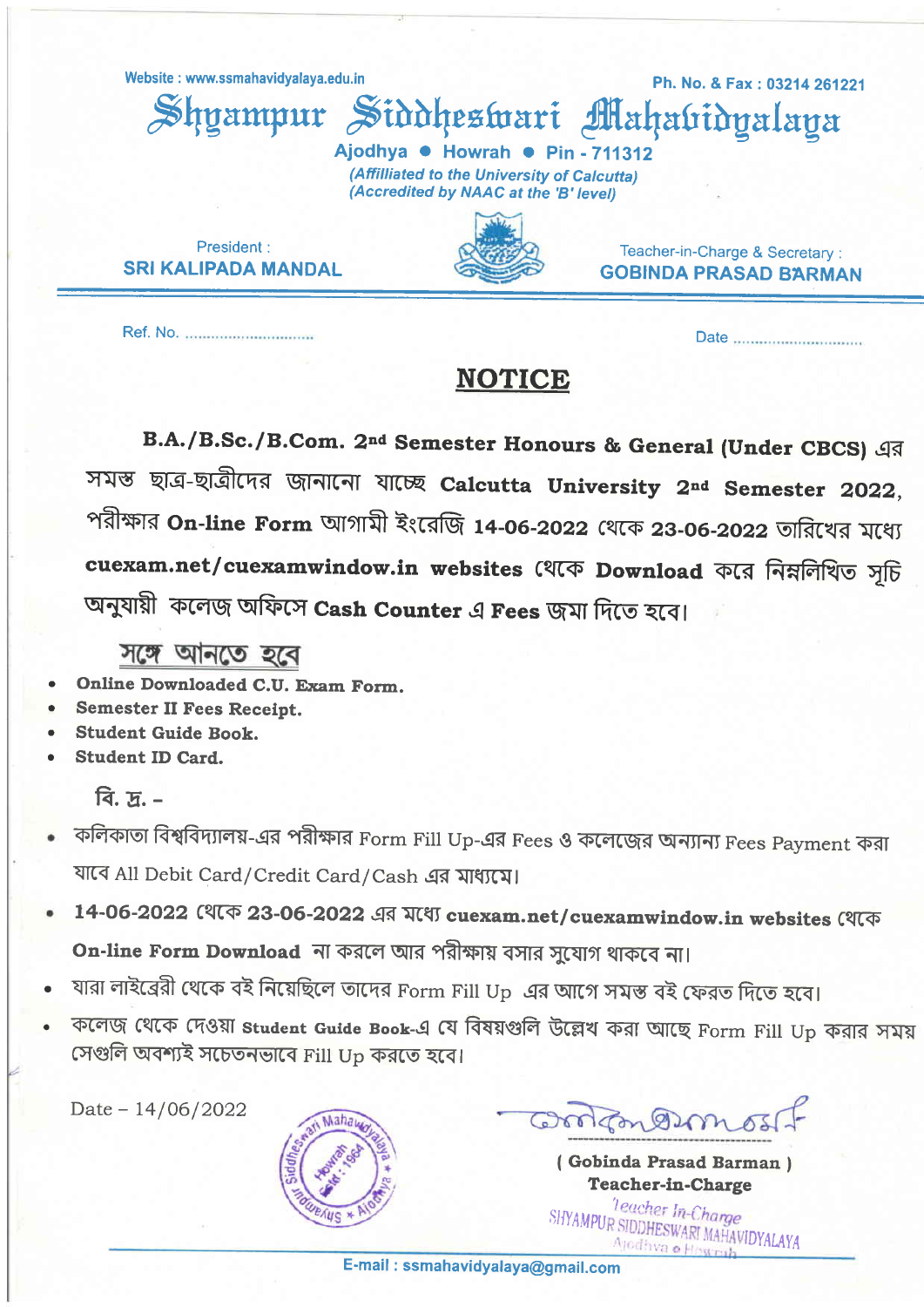Website : www.ssmahavidyalaya.edu.in Ph. No. & Fax : 03214 261221

hyampur Siddheswari Mahabidyalaya

Ajodhya • Howrah • Pin - 711312 (Affilliated to the University of Calcutta) (Accredited by NAAC at the 'B' level)

President: SRI KALIPADA MANDAL

GOBINDA PRASAD BARMAN

Teacher-in-Charge & Secretary :

Ref. No. Date

## B.A./B.Sc./B.Com. (Honours & General) Semester - II

| <b>Course/Subject</b>                                                              | <b>Date</b>              | Time                 |
|------------------------------------------------------------------------------------|--------------------------|----------------------|
| <b>History, Sanskrit, Political Science</b><br><b>English, Geography (Honours)</b> | 17.06.2022<br>(Friday)   | 10:30 am to 03:00 pm |
| Chemistry, Computer Sc., Mathematics,<br><b>Physics &amp; Zoology (Honours)</b>    | 18.06.2022<br>(Saturday) | 10:30 am to 03:00 pm |
| <b>B.Sc. General All</b>                                                           |                          |                      |
| <b>B.Com. Honours &amp; General</b>                                                |                          |                      |
| Bengali, Philosophy, Education (Honours)                                           | 19.06.2022<br>(Sunday)   | 10:30 am to 03:00 pm |
| B.A. General College Roll 01 - 368                                                 | 20.06.2022<br>(Monday)   | 10:00 am to 03:00 pm |
| B.A. General College Roll 369 - 724                                                | 21.06.2022<br>(Tuesday)  | 10:00 am to 03:00 pm |
| B.A. General College Roll 725 - 1090                                               | 23.06.2022<br>(Thursday) | 10:00 am to 03:00 pm |

Date - 14.06.2022

Z



 $\infty$ 22 Ь

( Gobinda Prasad Barman <sup>I</sup> Teacher-in-Charge

**NAMPUR SIDDHES** WARI MAHAVIDYALAYA<br>Odiowana